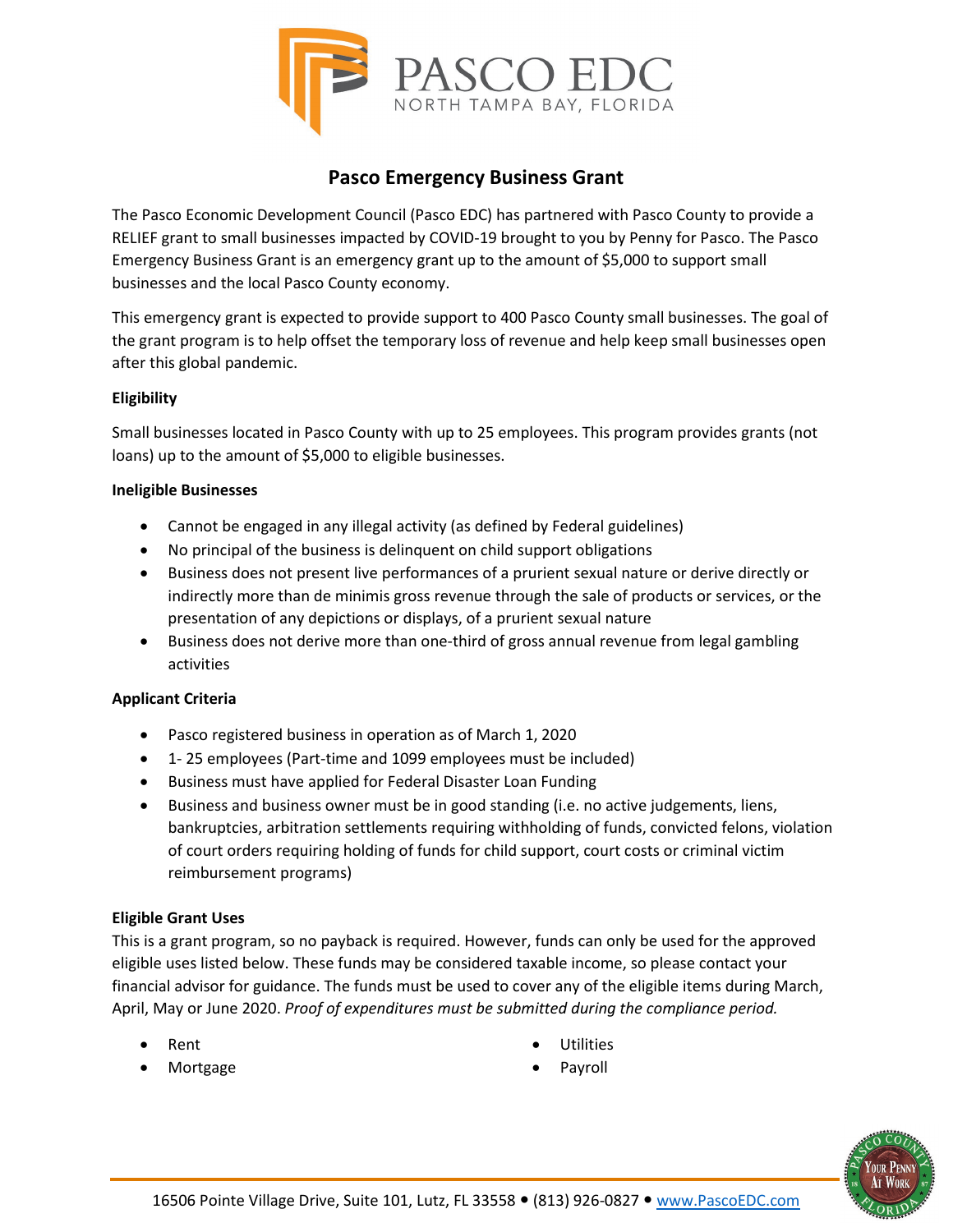

#### **Application Requirements**

- State of Florida business registration from the Florida Division of Corporation (showing the business is registered in Pasco County)
- Pasco County Business Tax Receipt
- Copy of Driver's License, state ID or passport
- Proof of application for Federal Disaster Loan Funding
- Full employee list as of March 1, 2020

# **Apply Online**

These are limited funds that will be distributed on a first-submitted, eligible and approved application basis. Please submit your application online in its entirety.

There is no deadline to apply. The Pasco Emergency Business Grant has \$2 million available and applications will be accepted until funds are exhausted.

## **Grant Compliance**

Grant recipients must submit supporting documentation and attend a 2-hour free REFOCUS workshop within six months as part of the compliance requirement. The workshop will be offered virtually several times per month.

#### **Additional Questions and Answers**

- **1. How is the employee count determined?** The 1-25 employee count is determined by the total number of employees, which includes full time and part time employees, as well as 1099's.
- **2. I have multiple businesses, is there a cap to what I can receive?** Yes. The cap is \$10,000.00 for two eligible businesses.
- **3. How do I find my active business registration?**

Search by "Entity Name[" here on SunBiz.org](http://search.sunbiz.org/Inquiry/CorporationSearch/ByName) (use full legal business name), select listing with "Active" Status, and attach most recent filing as a screenshot. If not required to register with Florida Division of Corporations, attach documentation showing the business meets all regulatory requirements from Pasco County.

**4. How will I submit my documents to you?** Clear legible scans, photos, and screen shots of the required documents can be uploaded.